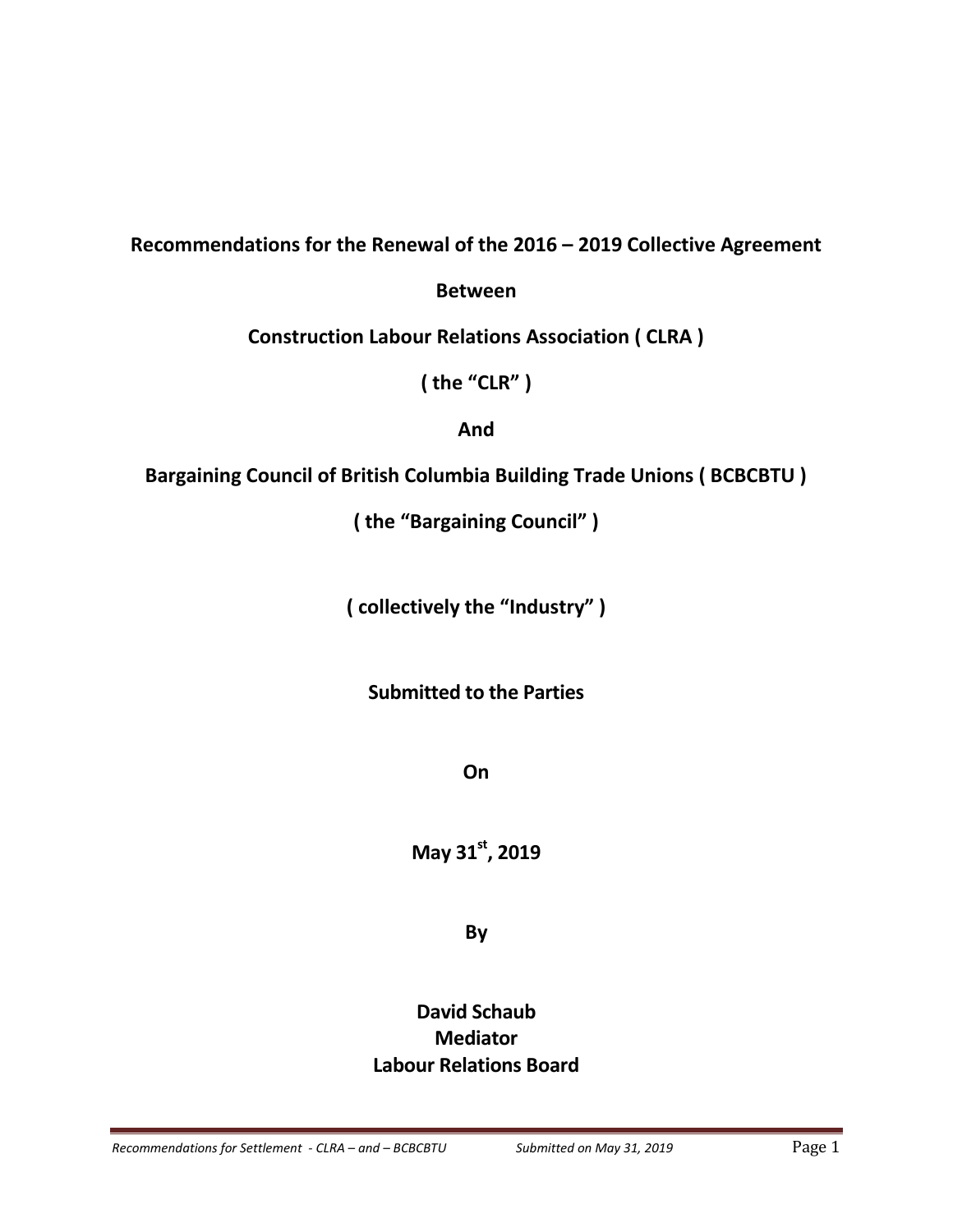# **BACKGROUND**

The collective bargaining process for the renewal of the 2016 – 2019 collective agreement between the parties began in April 2018 with the agreement being reached on the bargaining protocol. This initial process was followed by in excess of fifty-five days of meetings at the main table and Trade Levels.

During the mediation process, CLR focussed on the changes that would be required to assist its members to move to a more competitive position. In the marketplace, they face competition from non-Industry unionized employers and non-union employers operating under more favourable terms.

The Bargaining Council focussed on maintaining the terms and conditions for their members that have been negotiated. It recognizes some changes are required, but not on the levels that CLR was seeking.

During the last meeting on May 28<sup>th</sup>, the process reached a point where the parties could not address the outstanding issues between them to amend the collective agreement. I requested that they submit their best and final offers for settlement of the outstanding issues to determine whether or not there was sufficient movement to make a decision on a process moving forward.

The parties were advised that there were five options available to me for recommendation:

- 1. Strike / Lockout
- 2. Mediator issuing non-binding recommendations
- 3. Mediator issuing recommendations with issues to interest arbitration
- 4. Mediator issuing binding recommendations
- 5. Mediator recommending final offer selection based on the submissions from the parties

These recommendations are to conclude collective bargaining for the renewal of the  $2016 -$ 2019 Collective Agreements between CLR and the Bargaining Council.

In making these recommendations, I have taken into consideration the submissions dated May 29, 2019 from the parties providing the best and final offer on the outstanding issues. At the conclusion of these recommendations I have offered two options to the parties.

Given the status of the issues between the parties, I have separated them by agreed to and outstanding issues. Issues not addressed in these recommendations are deemed to have been withdrawn on a without prejudice basis.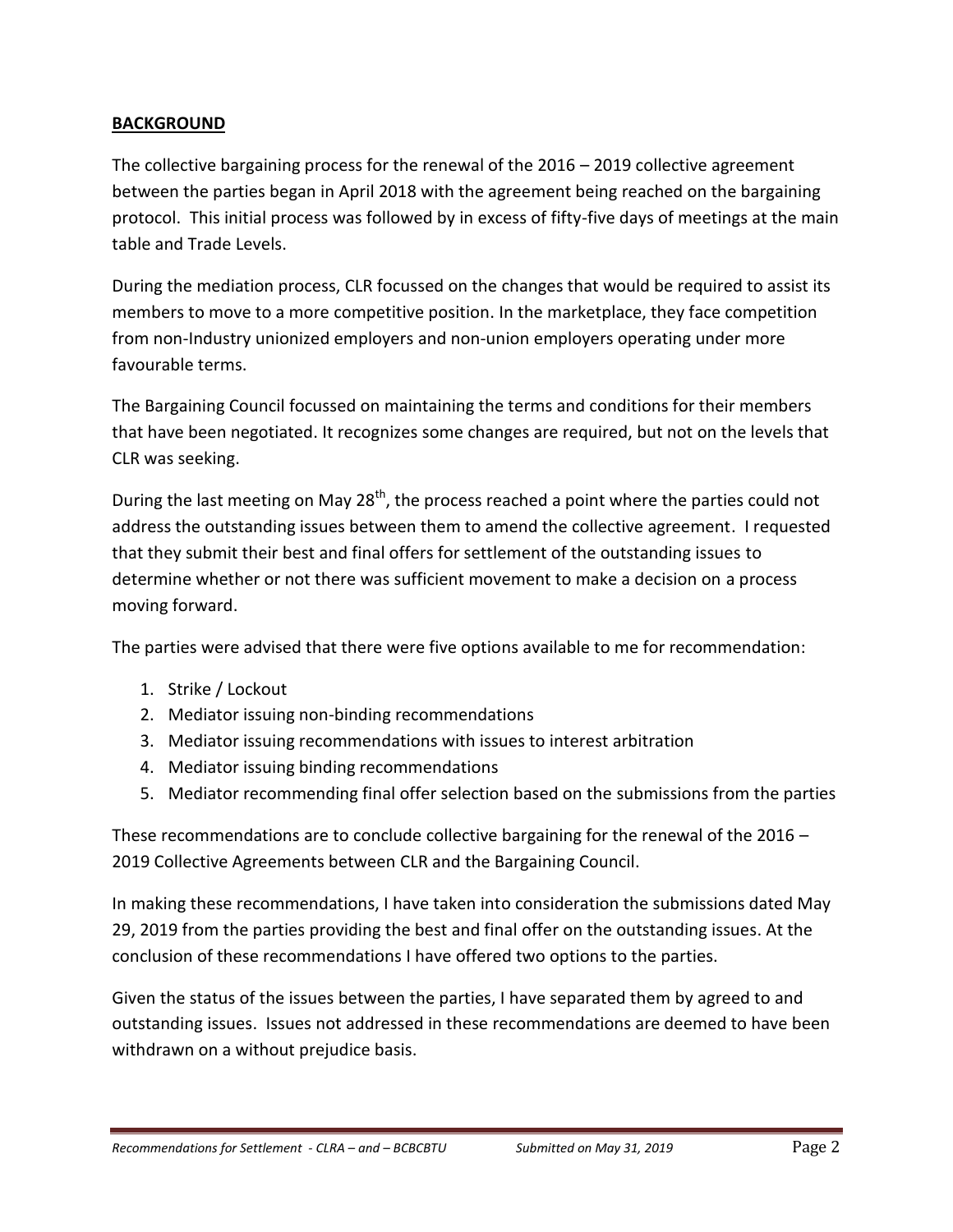I have not listed them, but agreed to issues referred to in this submission include agreements reached in Trade Level Memorandums to amend or roll-over shall form part of these recommendations.

# **AGREED TO ISSUES**

The following have been agreed to on the dates indicated taken from the documents exchanged between the parties and shall form part of the renewed collective agreement:

# **1. STATUTORY HOLIDAYS**

# **NEW STATUTORY HOLIDAYS – FLOATING OF DATES**

Insert the following provision where appropriate in each collective agreement:

In the event the Federal or Provincial Governments declare a new Statutory Holiday, representatives from BCBCBTU and CLRA shall meet when the holiday comes into effect to determine which Non-Statutory Holiday currently provided for in the collective agreement shall be floated to the period between Christmas and New Years.

*Agreed to on May 31, 2019.*

# **2. SHIFT PREMIUMS**

Insert the following amended language to replace the current Shift Premium or Shift Differential language in each collective agreement.

A maximum shift premium of four dollars (\$4.00) per hour worked for industrial work and three dollars (\$3.00) per hour worked by Commercial / Institutional work. These premiums shall apply regardless of the length of shift being scheduled. Such premiums shall not attract vacation or holiday pay nor shall they be paid on any hour where overtime premiums apply. This change applies to Groups 1, 4 and 5.

*Agreed to on May 27, 2019.*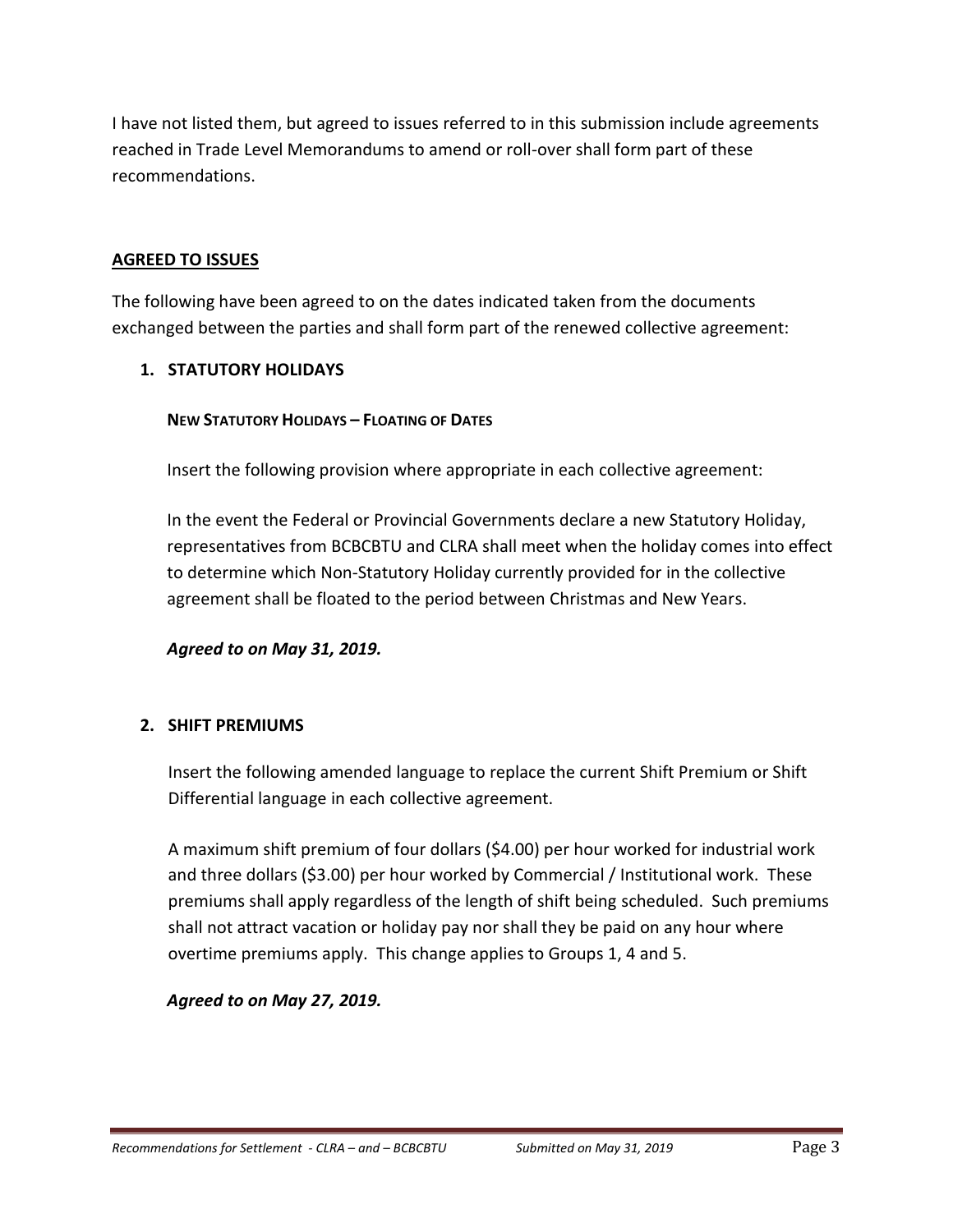## **3. PREGNANCY AND PARENTAL LEAVE**

Insert the following new language into the appropriate location in each collective agreement:

Employees shall be entitled to Pregnancy and Parental Leave in accordance with the provisions of the *Employment Standards Act*.

#### *Agreed to on February 27, 2019.*

#### **4. INITIAL AND TERMINAL TRAVEL**

Amend the Initial and Terminal Travel provisions in each collective agreement as required to reflect that Initial and Terminal Travel are paid from the employee's place of residence to the worksite. Where an agreement currently provides language that includes place of residence or dispatch such language shall remain unchanged.

#### *Agreed to on February 27, 2019.*

#### **5. CELL PHONE APPS**

Insert the following provision in the appropriate location in each collective agreement:

No employee shall be required to install any app on their personal phone as a condition of employment.

# *Agreed to on April 8, 2019.*

# **6. CONSTRUCTION INDUSTRY REHABILITIATION PLAN CONTRIBUTIONS**

Amend the contribution remittance provisions in each collective agreement to provide the following:

Employer contributions to the Construction Industry Rehabilitation Plan shall be increased from two cents (\$.02) to four cents (\$.04) per hour worked and with each Union implementing an employee deduction of four cents (\$.04) per hour worked for the Construction Industry Rehabilitation Plan.

# *Agreed to on May 6, 2019.*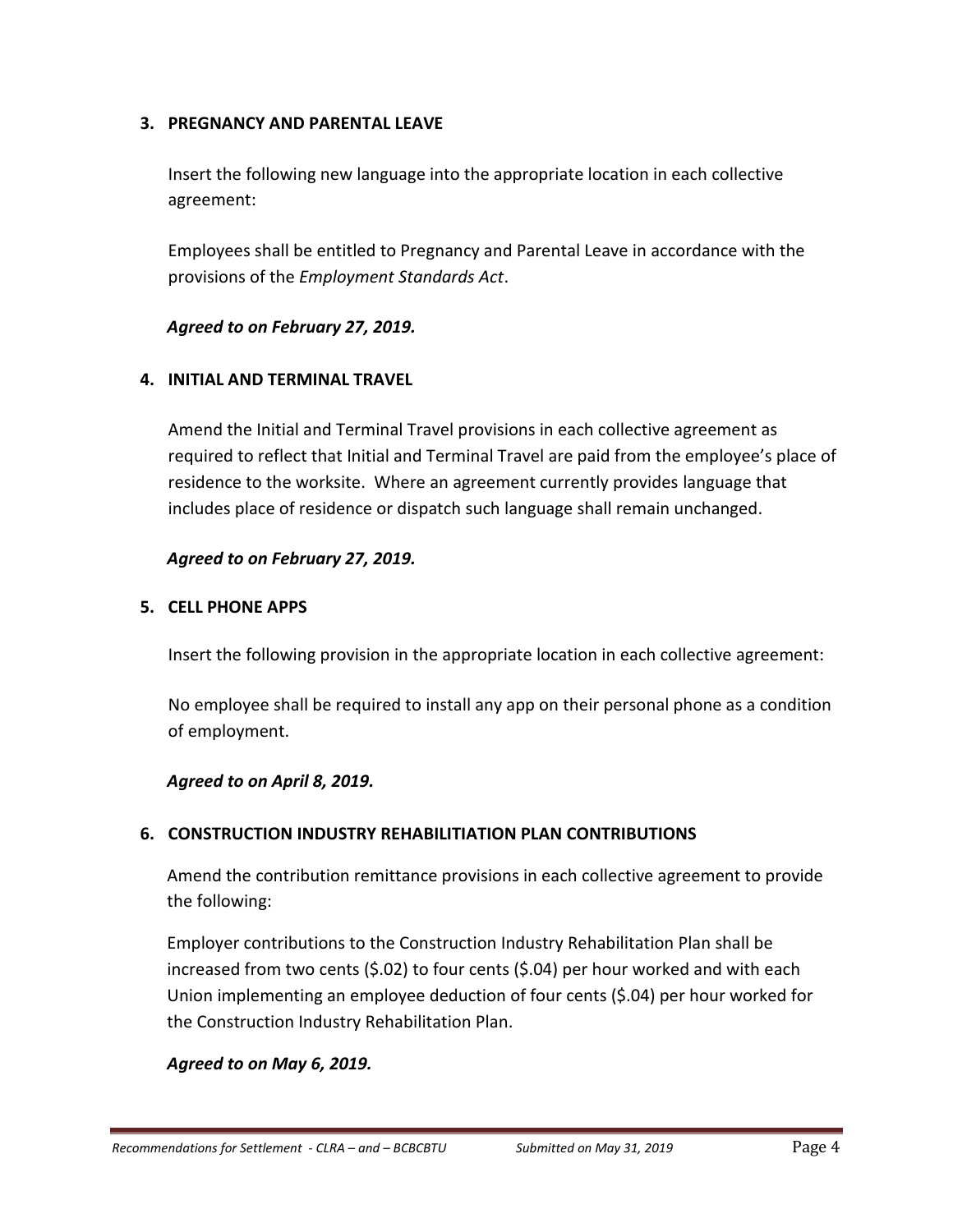# **7. LOA AND ROOM + MEAL ALLOWANCES**

Amend the collective agreements to provide for the following increases:

Effective May 1, 2020 - \$150.00 per day and \$67.50 per day Effective May 1, 2022 - \$155.00 per day and \$70.00 per day

*Agreed to on May 27, 2019.*

#### **8. CONTRIBUTIONS TO INDUSTRY FUNDS**

All Employer contributions to Industry Funds paid based on hours earned shall be changed to hours worked. Employer contributions to Pension, Health and Welfare or Group RRSP plans shall continue on the same basis as in the 2016 – 2019 Collective Agreement.

*Agreed to on May 27, 2019*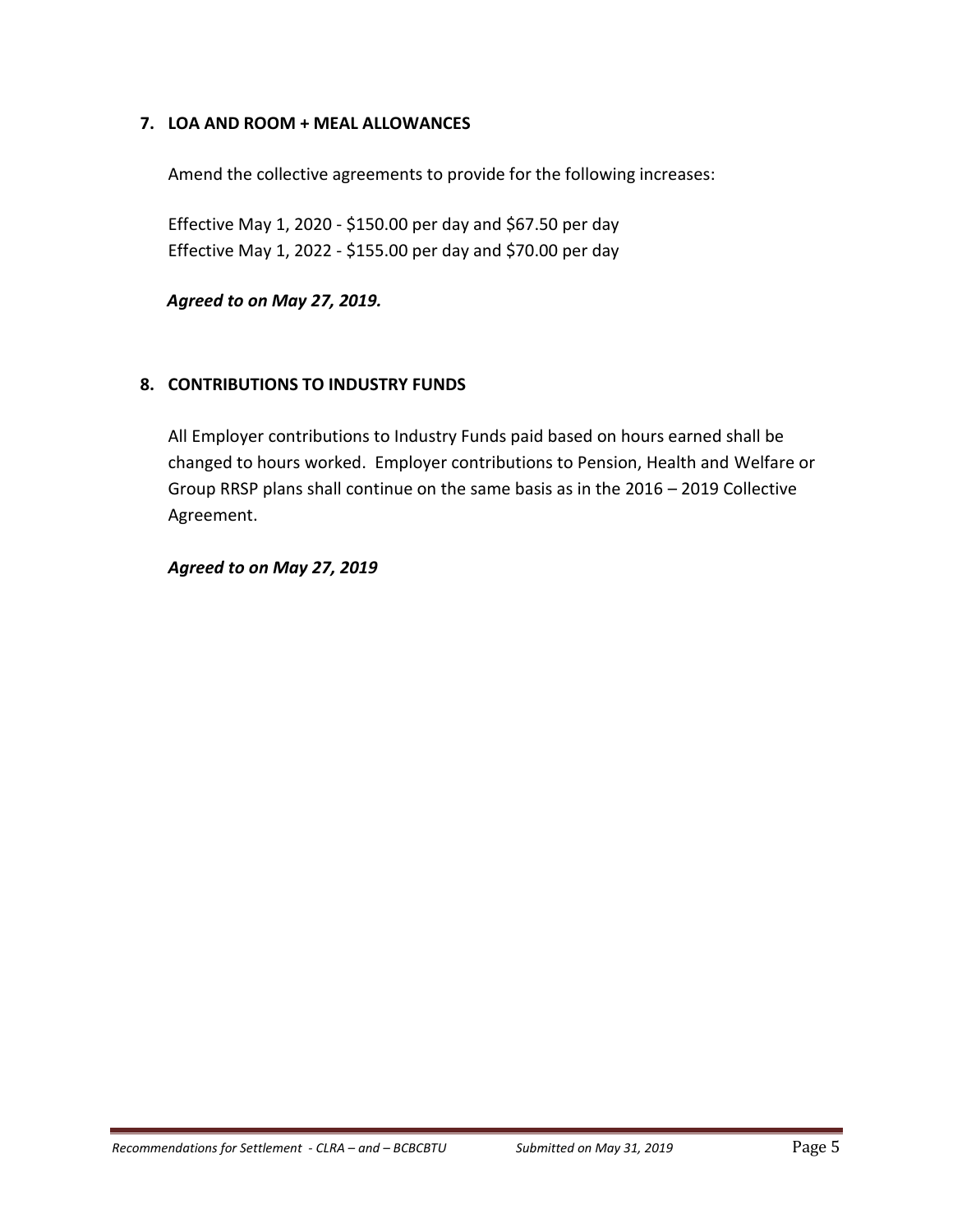## **OUTSTANDING ISSUES BETWEEN THE PARTIES**

The following are recommendations on the outstanding issues to the parties, some of which have been agreed to in principle but not formally.

## **1. TERM OF AGREEMENT**

During the mediation sessions the parties moved from proposed terms by the Bargaining Council of three (3) years and the Employer of five (5) years to a common position of four (4) years. The remained until the final day of mediation at which time the Union proposed moving back to a three year term with a fourth year being available if the Employer met their wage proposal.

#### **RECOMMENDATION**

The term of the renewed agreement shall be for a period of four (4) years from May  $1<sup>st</sup>$ , 2019 to April  $30^{th}$ , 2023.

# **2. STATUTORY HOLIDAYS – PAYMENT OF OVERTIME**

During mediation, the issue of a reduction in the payment of double time to time and one-half for the first ten hours of overtime on Saturday and Statutory Holidays raised concerns from the Bargaining Council as being an erosion of the benefits provided for under the current collective agreement.

CLR's focus was on cost reduction in this area would improve the opportunities for its members to secure more of a market share in the construction industry in B.C., thereby improving the employment opportunities for those employees who would be employed on those projects.

As a first step, this proposal by the Employer should be given an opportunity to determine whether it would or would not create a larger market share for the members of the Bargaining Council affiliates prior to making a permanent change in each collective agreement.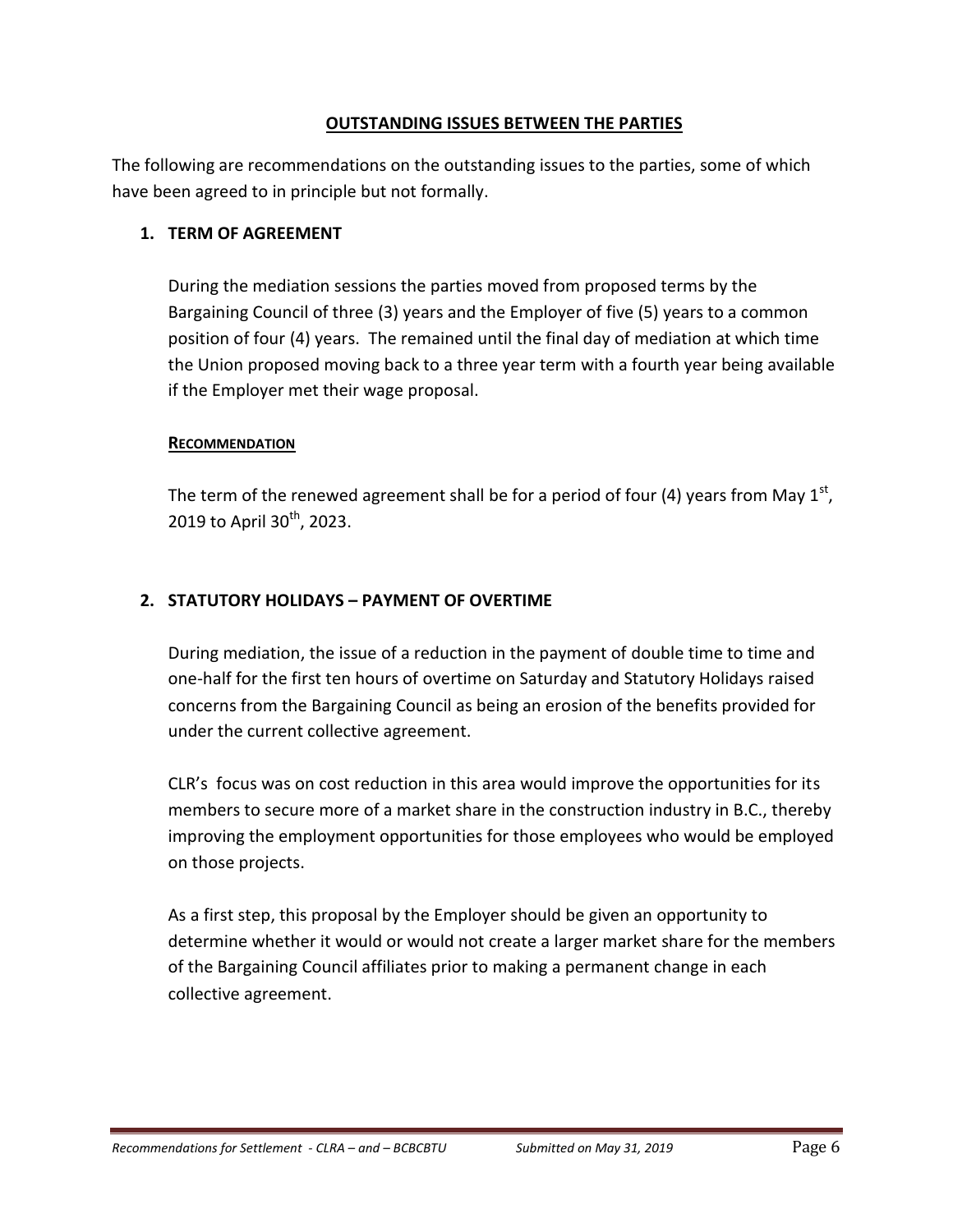#### **RECOMMENDATION**

Insert the following **new** Letter of Understanding into each collective agreement:

# LETTER OF UNDERSTANDING SATURDAY OVERTIME RATES

To assist the parties in the securing more of the current market share of work in the Construction Industry in the Province of B.C., a committee of equal representation from BCBCBTU and CLR shall be established within six (6) months from the date of these recommendations and shall meet on a quarterly basis thereafter to determine the effect the following amendment has had on the securing of new contracts by CLR. CLR ( and its members ) shall provide the committee with such information as required to make the determination.

For the term of the renewed collective agreement expiring on April 30, 2023 unless renewed by mutual agreement, effective the first of the month following the date of implementation of these recommendations, overtime for the first ten (10) hours on Saturdays shall be paid at the rate of time and one-half ( 1.5X ) the applicable straight time hourly rate and double time thereafter.

Collective agreements that currently provide for more hours being paid at the rate of time and one-half ( 1.5X ) the applicable straight time hourly rate or for hours paid at less than time and one-half ( 1.5X ) on Saturdays, the existing provisions shall continue to be applied.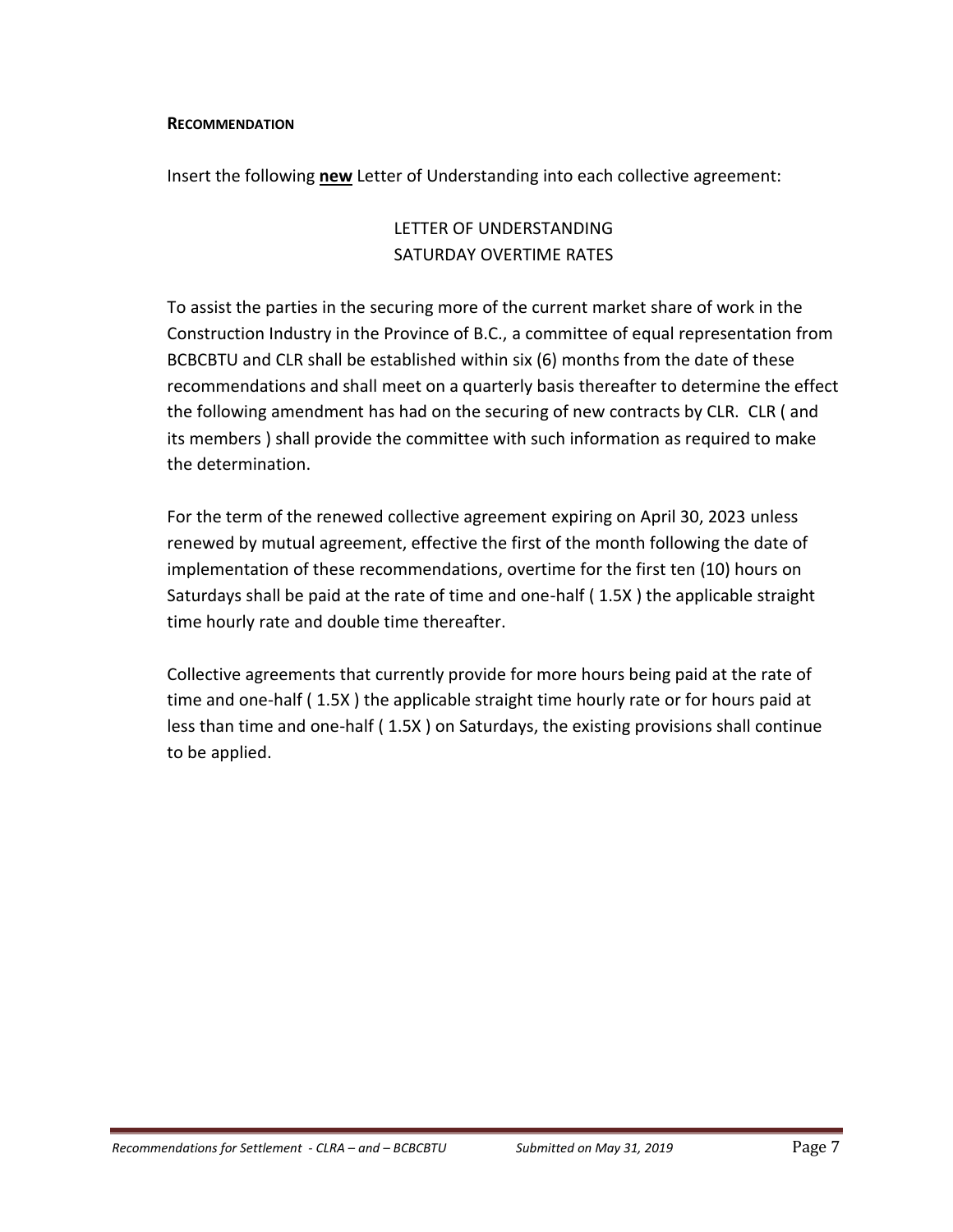# **3. MONETARY PACKAGE**

Each collective agreement shall have the following Trade Group Table and General Wage Increases to the Journeyperson base rate which shall attract vacation as holiday pay as follows:

#### **a) Grouping of Trades**

| Group #1                            | Group #2                 | Group #3           | Group #4             | Group #5   |
|-------------------------------------|--------------------------|--------------------|----------------------|------------|
| <b>BCRCC CI</b>                     | Boilermaker              | Glazier            | <b>Bricklayer CI</b> | CI Painter |
| <b>BCRCC Ind</b>                    | <b>Brick Industrial</b>  | <b>IBEW 1003</b>   | <b>DTF</b>           | Roofer     |
| <b>Cement Mason CI</b>              | Culinary                 | <b>IBEW 213</b>    | Floorlayer           |            |
| Cement Mason Ind Industrial Painter |                          | <b>IBEW 230</b>    | Greer                |            |
| <b>CMAW CI</b>                      | Insulator                | <b>IBEW 993</b>    | Terrazzo             |            |
| <b>CMAW Ind</b>                     | Ironworker               | <b>Sheet Metal</b> | Tilesetter           |            |
| <b>CMAW Lather</b>                  | Millwright               |                    |                      |            |
| Labourer CI                         | <b>OE Crane Rental</b>   |                    |                      |            |
| Labourer Ind                        | <b>OE Steel Erection</b> |                    |                      |            |
| Labourer Pacific                    | <b>UA 170 CI</b>         |                    |                      |            |
| Group                               |                          |                    |                      |            |
| Mason Tender CI                     | <b>UA 170 Ind</b>        |                    |                      |            |
| Mason Tender Ind                    | <b>UA 324 CI</b>         |                    |                      |            |
| <b>OE CI</b>                        | <b>UA 324 Ind</b>        |                    |                      |            |
| <b>OE</b> Ind                       | <b>UA 516</b>            |                    |                      |            |
| <b>OE Pacific Group</b>             |                          |                    |                      |            |
| Plasterer CI                        |                          |                    |                      |            |
| Plasterer Helper                    |                          |                    |                      |            |
| Plasterer Ind                       |                          |                    |                      |            |
| Teamster CI                         |                          |                    |                      |            |
| Teamster Ind                        |                          |                    |                      |            |
| <b>Teamster Pacific</b>             |                          |                    |                      |            |
| Group                               |                          |                    |                      |            |

The following terms shall apply to each Agreement within each group above. Each trade shall receive an increase to their monetary package for their Journeyperson (or equivalent) classification and all other indexes should remain. For any trade that received an increase in April 2019 that increase shall be deducted from the increases outlined as follows.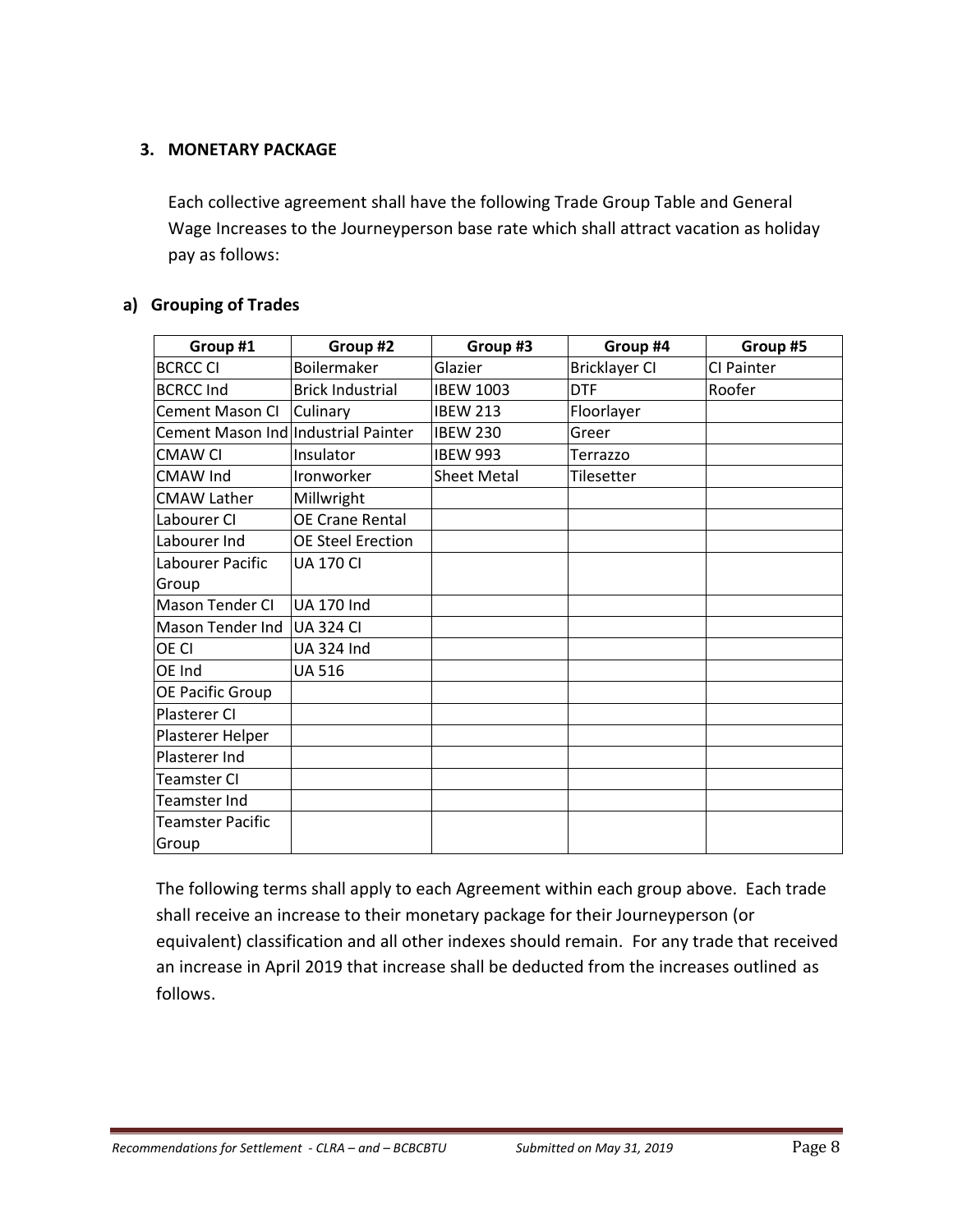#### **Group #1**

|                           | <b>Industrial</b> | <b>Commercial/Institutional</b> |
|---------------------------|-------------------|---------------------------------|
| 2 weeks following date of | \$0.30            | \$2.00                          |
| ratification              |                   |                                 |
| May 1, 2020               | \$0.30            | \$0.30                          |
| May 1, 2021               | \$0.30            | \$0.30                          |
| May 1, 2022               | \$0.30            | \$0.30                          |

#### **Group #2**

|                           | <b>Industrial</b> | <b>Commercial/Institutional</b> |
|---------------------------|-------------------|---------------------------------|
| 2 weeks following date of | \$0.65            | \$1.00                          |
| ratification              |                   |                                 |
| May 1, 2020               | \$0.65            | \$1.00                          |
| May 1, 2021               | \$0.65            | \$1.00                          |
| May 1, 2022               | \$0.65            | \$1.00                          |

#### **Group #3**

|                                        | ICI    |
|----------------------------------------|--------|
| 2 weeks following date of ratification | \$0.75 |
| May 1, 2020                            | \$0.75 |
| May 1, 2021                            | \$0.75 |
| May 1, 2022                            | \$0.75 |

#### **Group #4**

|                           | <b>Industrial</b> | <b>Commercial/Institutional</b> |
|---------------------------|-------------------|---------------------------------|
| 2 weeks following date of | \$0.30            | \$0.75                          |
| ratification              |                   |                                 |
| May 1, 2020               | \$0.30            | \$0.75                          |
| May 1, 2021               | \$0.30            | \$0.75                          |
| May 1, 2022               | \$0.30            | \$0.75                          |

#### **Group #5**

|                                        | Commercial/Institutional |
|----------------------------------------|--------------------------|
| 2 weeks following date of ratification | \$0.45                   |
| May 1, 2020                            | \$0.45                   |
| May 1, 2021                            | \$0.45                   |
| May 1, 2022                            | \$0.45                   |

b) Address Clause 21 in Ironworker Agreement as discussed in Trade Level Talks.